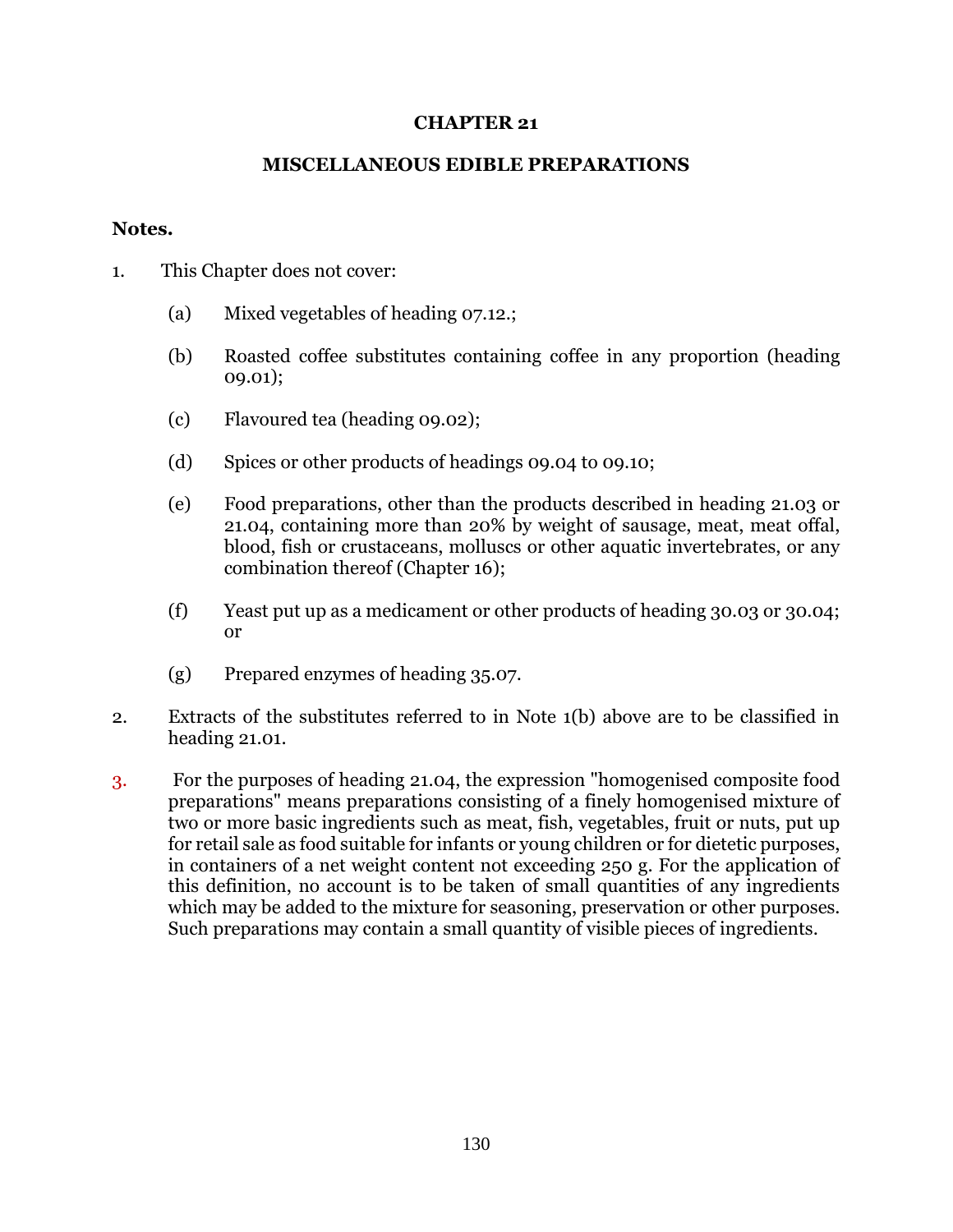| <b>HS</b> | <b>CET</b> | PR <sub>1</sub> | <b>DESCRIPTION OF GOODS</b>                                                                                                                                                                                                                                                           | <b>DUTY</b><br><b>RATE</b> | <b>UNIT</b>     | <b>SITC</b><br><b>REV4</b> |
|-----------|------------|-----------------|---------------------------------------------------------------------------------------------------------------------------------------------------------------------------------------------------------------------------------------------------------------------------------------|----------------------------|-----------------|----------------------------|
| 21.01     |            |                 | Extracts, essences and concentrates, of<br>coffee, tea or maté and preparations with<br>a basis of these products or with a basis of<br>coffee, tea or maté; roasted chicory and<br>other roasted coffee substitutes, and<br>concentrates<br>extracts,<br>essences<br>and<br>thereof. |                            |                 |                            |
| 2101.10   |            |                 | - Extracts, essences and concentrates, of<br>coffee and preparations with a basis of<br>these extracts essences or concentrates or<br>with a basis of coffee:                                                                                                                         |                            |                 |                            |
| 2101.11   | 00         |                 | - - Extracts, essences and concentrates                                                                                                                                                                                                                                               | 20%                        | Kg              | 071.311                    |
| 2101.12   | 00         |                 | - - Preparations with a basis of extracts,<br>essences or concentrates or with a<br>basis of coffee                                                                                                                                                                                   | 20%                        | Kg              | 071.312                    |
| 2101.20   | 00         |                 | - Extracts, essences and concentrates, of tea<br>or maté, and preparations with a basis of<br>these extracts, essences, or concentrates or<br>with a basis of tea or mate                                                                                                             | 20%                        | Kg              | 071.32                     |
| 2101.30   | 00         |                 | - Roasted chicory and other roasted coffee<br>substitutes, and extracts, essences and<br>concentrates thereof                                                                                                                                                                         | 20%                        | kg              | 071.33                     |
| 21.02     |            |                 | Yeasts (active or inactive); other single-<br>cell micro-organisms, dead (but not<br>including vaccines of heading 30.02);<br>prepared baking powders.                                                                                                                                |                            |                 |                            |
| 2102.10   | 00         |                 | - Active yeasts                                                                                                                                                                                                                                                                       | 15%                        | kg              | 098.61                     |
| 2102.20   | 00         |                 | - Inactive yeasts; other single-cell micro-<br>organisms, dead:                                                                                                                                                                                                                       |                            |                 |                            |
| 2102.20   | 10         |                 | - - - Inactive yeasts                                                                                                                                                                                                                                                                 | 15%                        | <u>kg</u>       | 098.62                     |
| 2102.20   | 20         |                 | --- Other single-cell micro-organisms,<br>dead                                                                                                                                                                                                                                        | Free                       | kg              | 098.63                     |
| 2102.30   | 00         |                 | - Prepared baking powders                                                                                                                                                                                                                                                             | 15%                        | kg <sub>2</sub> | 098.64                     |
| 21.03     |            |                 | Sauces and preparations therefor; mixed<br>condiments<br>mixed<br>and<br>seasonings;<br>mustard flour and meal and prepared<br>mustard.                                                                                                                                               |                            |                 |                            |
| 2103.10   | 00         |                 | - Soya sauce                                                                                                                                                                                                                                                                          | 20%                        | kg <sub>2</sub> | 098.41                     |
| 2103.20   | 00         |                 | - Tomato ketchup and other tomato sauces:                                                                                                                                                                                                                                             |                            |                 |                            |
| 2103.20   | 10         |                 | - - - Tomato ketchup                                                                                                                                                                                                                                                                  | 20%                        | kg              | 098.421                    |
| 2103.20   | 20         |                 | --- Other tomato sauces                                                                                                                                                                                                                                                               | 20%                        | kg              | 098.422                    |
| 2103.30   | 00         |                 | - Mustard flour and meal and prepared<br>mustard:                                                                                                                                                                                                                                     |                            |                 |                            |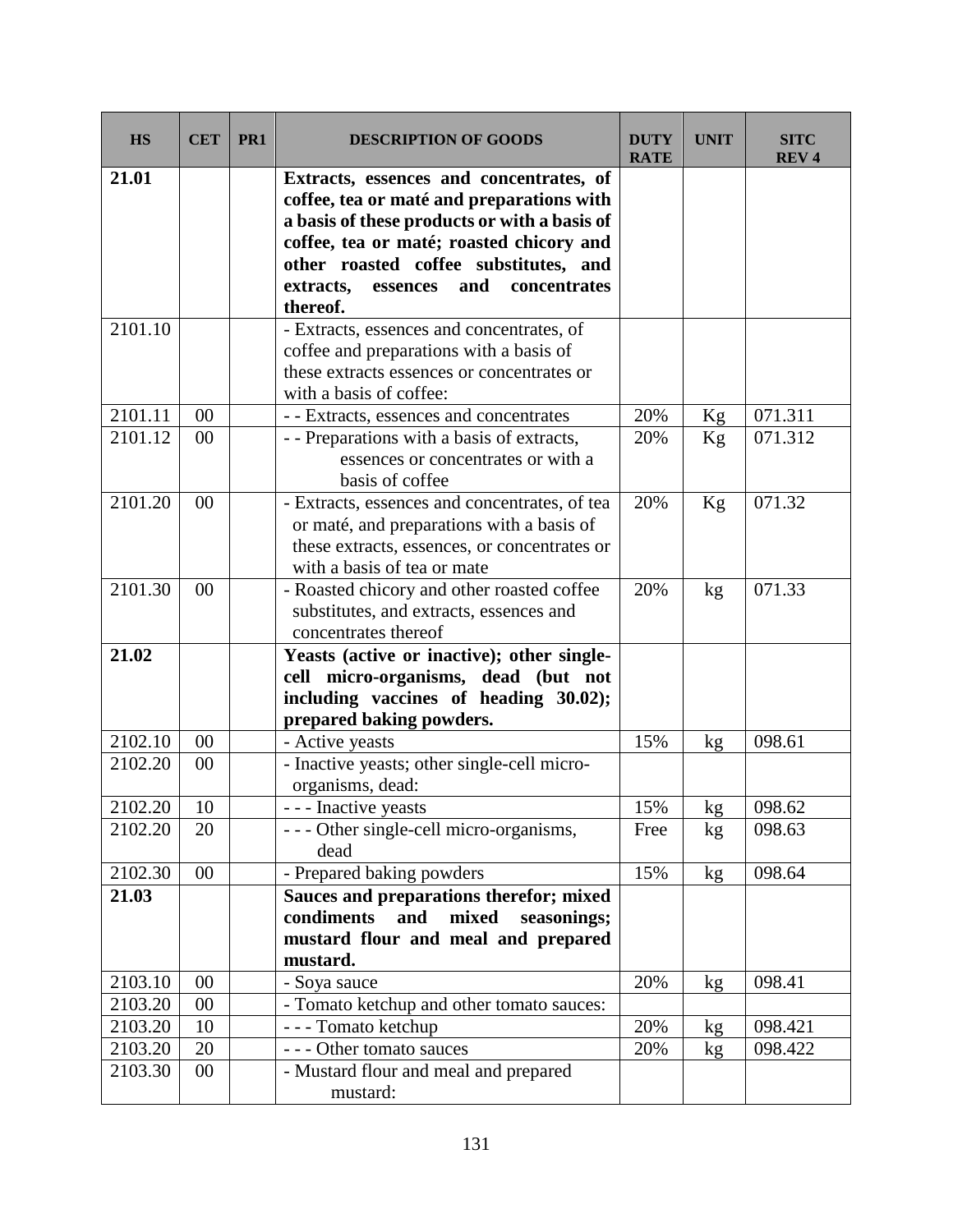| <b>HS</b> | <b>CET</b>     | PR <sub>1</sub> | <b>DESCRIPTION OF GOODS</b>                                     | <b>DUTY</b><br><b>RATE</b> | UNIT | SITC<br><b>REV4</b> |
|-----------|----------------|-----------------|-----------------------------------------------------------------|----------------------------|------|---------------------|
| 2103.30   | 10             |                 | - - - Mustard flour and meal                                    | 15%                        | kg   | 098.431             |
| 2103.30   | 20             |                 | - - - Prepared mustard                                          | 20%                        | kg   | 098.432             |
| 2103.90   | 00             |                 | - Other:                                                        |                            |      |                     |
| 2103.90   | 10             |                 | - - - Pepper sauce                                              | 135%                       | kg   | 098.491             |
| 2103.90   | 20             |                 | - - - Mayonnaise                                                | 20%                        | kg   | 098.492             |
| 2103.90   | 30             |                 | - - - Worcestershire sauce                                      | 20%                        | kg   | 098.493             |
| 2103.90   | 40             |                 | - - - Amchar, kuchela and similar                               | 20%                        | kg   | 098.494             |
|           |                |                 | preparations                                                    |                            |      |                     |
| 2103.90   | 90             |                 | $--$ Other                                                      | 20%                        | kg   | 098.499             |
| 21.04     |                |                 | Soups and broths and preparations                               |                            |      |                     |
|           |                |                 | therefor; homogenized composite food                            |                            |      |                     |
|           |                |                 | preparations.                                                   |                            |      |                     |
| 2104.10   | 00             |                 | - Soups and broths and preparations                             |                            |      |                     |
|           |                |                 | therefor:                                                       |                            |      |                     |
| 2104.10   | 10             |                 | - - - In liquid form                                            | 20%                        | kg   | 098.51              |
| 2104.10   | 20             |                 | --- In solid or powder form                                     | 20%                        | kg   | 098.52              |
| 2104.20   | 00             |                 | - Homogenized composite food                                    |                            |      |                     |
|           |                |                 | preparations:                                                   |                            |      |                     |
| 2104.20   | 10             |                 | --- Preparations for infant use, put up for<br>retail sale      | 10%                        | kg   | 098.141             |
| 2104.20   | 90             |                 | $--$ Other                                                      | 20%                        | kg   | 098.149             |
| 2105.00   |                |                 | Ice cream and other edible ice, whether                         |                            |      |                     |
|           |                |                 | or not containing cocoa.                                        |                            |      |                     |
| 2105.00   | 10             |                 | - - - Ice cream                                                 | 20%                        | kg   | 022.331             |
| 2105.00   | 90             |                 | $--$ Other                                                      | 20%                        | kg   | 022.339             |
| 21.06     |                |                 | elsewhere<br>Food<br>preparations not<br>specified or included. |                            |      |                     |
| 2106.10   | 0 <sub>0</sub> |                 | - Protein concentrates and textured protein<br>substances:      |                            |      |                     |
| 2106.10   | 10             |                 | - - - Protein hydrolysates                                      | 5%                         | kg   | 098.991             |
| 2106.10   | 90             |                 | --- Other                                                       | 20%                        | kg   | 098.992             |
| 2106.90   | 00             |                 | - Other:                                                        |                            |      |                     |
| 2106.90   | 10             |                 | - - - Mauby syrup                                               | 20%                        | kg   | 098.993             |
| 2106.90   | 20             |                 | --- Other flavoured or coloured sugar                           | 20%                        | kg   | 098.994             |
|           |                |                 | syrups                                                          |                            |      |                     |
| 2106.90   | 30             |                 | --- Flavouring powders for making                               | 5%                         | kg   | 098.995             |
| 2106.90   | 40             |                 | beverages<br>- - - Autolysed yeast                              | 15%                        |      | 098.996             |
| 2106.90   | 50             |                 | - - - Ice cream powders                                         | 20%                        | kg   | 098.997             |
| 2106.90   | 60             |                 | --- Preparations consisting of saccharin                        | 20%                        | kg   | 098.998             |
|           |                |                 | and foodstuff, used for sweetening<br>purposes                  |                            | kg   |                     |